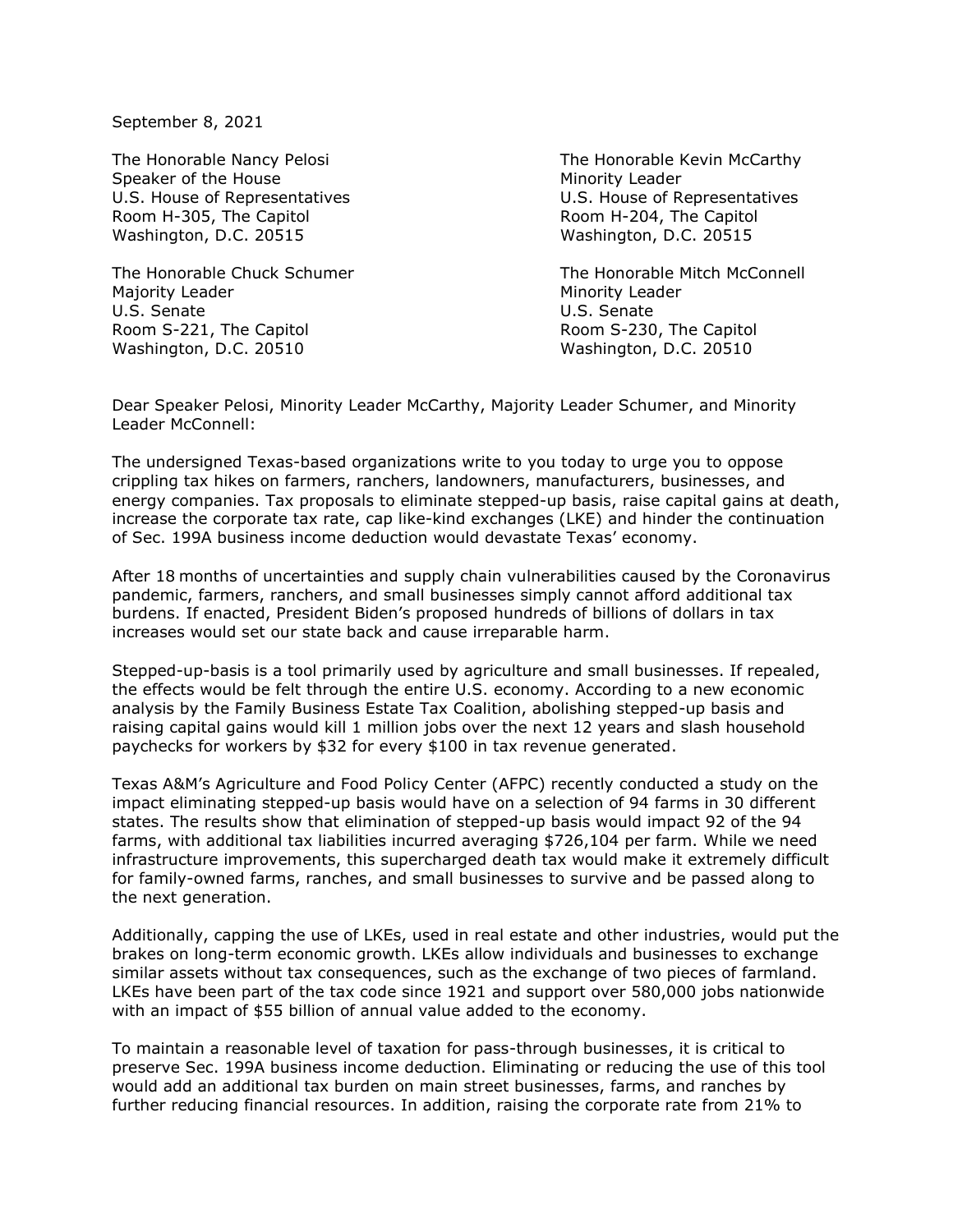28% would make America uncompetitive, with a tax rate that is highest in the developed world and significantly higher than China. This will drive U.S. jobs, headquarters, research, and investment overseas.

One of the hardest hit will be to the 1.4 million American small businesses that are organized as C corporations. According to the Tax Foundation, increasing the corporate rate alone will eliminate 159,000 jobs and reduce wages by 0.7 percent. The U.S. Chamber of Commerce estimates that 159,343 employers in Texas will see their taxes increase under the Administration's proposal. This includes 110,142 small businesses with fewer than 500 employees.

Raising the corporate rate will land heavily on Texas workers, customers, and families who depend on these businesses for a secure retirement and the communities in which these businesses are invested. Tax increases that discourage hiring and investment will only damage the U.S. economy and give our foreign competitors a greater advantage, especially as we recover from the pandemic.

Lastly, the energy and agricultural industries in Texas have taken aggressive steps to reduce America's carbon footprint and significantly reduce greenhouse gases. This has been accomplished through millions of dollars of investment in research, development, and installation of technologies that successfully address climate change issues. Major tax hikes, including a tax on methane emissions, will directly harm the energy sector's ability to invest in more innovation the world can use to positively impact climate change and lead to increased energy prices, both at the pump and in the cost of goods—disproportionately impacting lower income citizens.

In addition, efforts to eliminate tax deductions and benefits for the legion of small "mom and pop" energy operators and individuals who support the energy industry will result in income tax increases for these hardworking small business owners. It will also result in the loss of thousands of jobs, especially in rural areas, an increase in oil imports, a loss of federal tax revenues and minimal savings to the U.S. Treasury.

Funding the government should not come from targeting families who have spent a lifetime building businesses and creating jobs. We respectfully request that you reject these harmful tax proposals to help ensure economic prosperity is created in Texas and across the U.S. We thank you for your consideration.

Sincerely,

Texas Farm Bureau Texas Association of Business Permian Basin Petroleum Association Texas and Southwestern Cattle Raisers Association Plains Cotton Growers, Inc. Texas Cattle Feeders Association Southwest Council of Agribusiness Texas Corn Producers Association Texas Wheat Producers Association Texas Soybean Association Texas International Produce Association Texas Agricultural Cooperative Council Texas Agricultural Land Trust Texas Association of Texas Soil and Water Conservation Districts